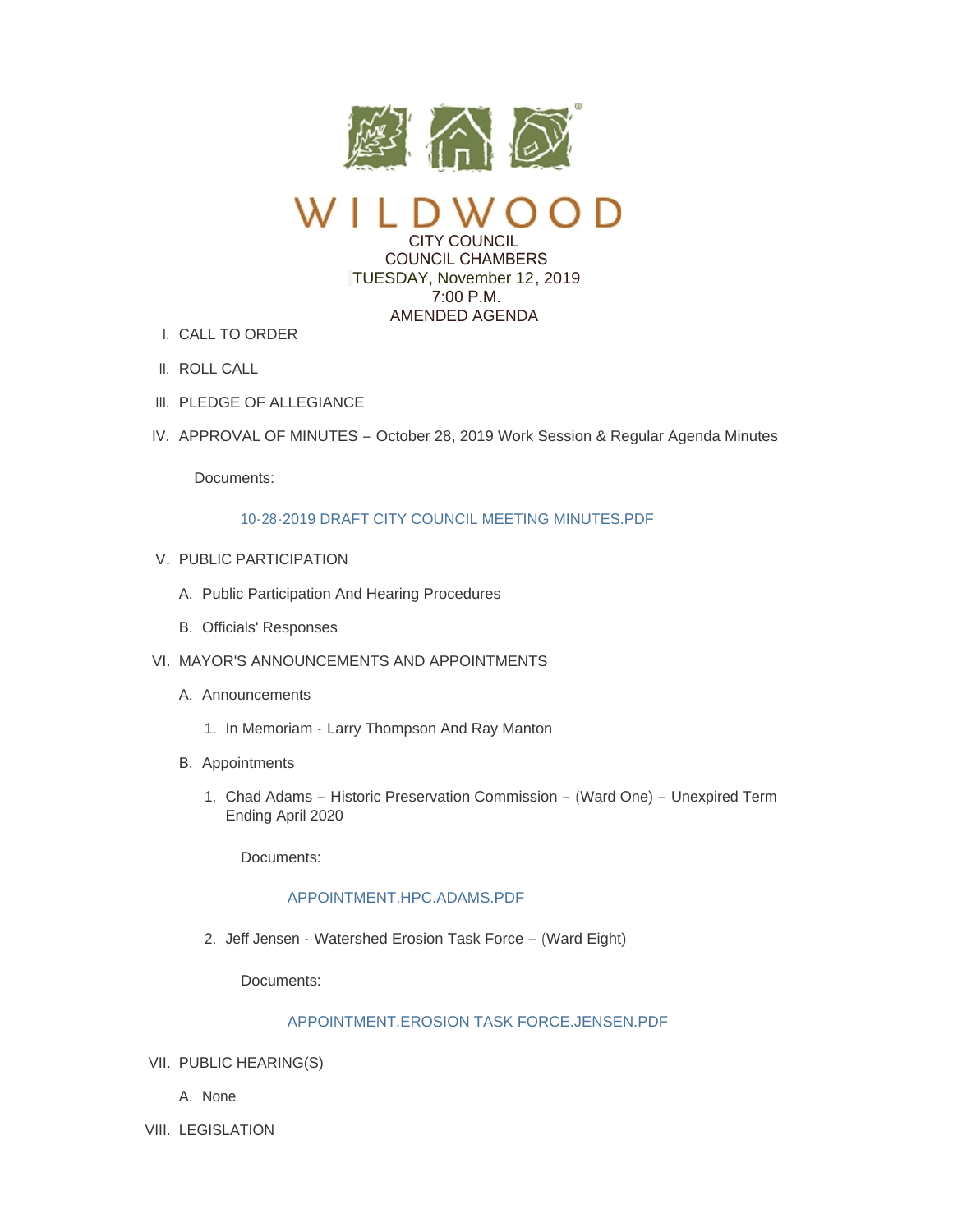- UNFINISHED BUSINESS A.
	- BILL #2510 1.

AN ORDINANCE OF THE CITY OF WILDWOOD, MISSOURI, IMPOSING A TEMPORARY MORATORIUM ON THE DEVELOPMENT OF CERTAIN PROPERTY DURING THE PENDENCY OF A STUDY OF REVIEW OF REGULATIONS AND STANDARDS FOR DEVELOPMENT OF SUCH PROPERTIES; AND OTHER MATTERS RELATING THERETO. *Recommended by the Planning and Zoning Commission* (Ward – Two) Direct Budgetary Impact: None Funding Source: None

Documents:

## [BILL 2510.PDF](https://www.cityofwildwood.com/AgendaCenter/ViewFile/Item/22960?fileID=28273)

- **B. NEW BUSINESS** 
	- BILL #2519 1.

AN ORDINANCE OF THE CITY OF WILDWOOD, MISSOURI, AUTHORIZING THE MAYOR OF THE CITY OF WILDWOOD TO NEGOTIATE AND EXECUTE CERTAIN PUBLIC ROADS, RIGHTS-OF-WAY & PARKS MAINTENANCE AGREEMENTS ON BEHALF OF THE CITY OF WILDWOOD WITH CERTAIN CONTRACTORS FOR PUBLIC ROADS, RIGHTS-OF-WAY AND PARKS MAINTENANCE WITHIN THE CITY OF WILDWOOD. *Recommended by the Administration / Public Works Committee* (First Reading) (Wards - All) Direct Budgetary Impact: \$1,818,300 Funding Source: General/Road and Bridge Fund

Documents:

## [BILL 2519.PDF](https://www.cityofwildwood.com/AgendaCenter/ViewFile/Item/22973?fileID=28282)

BILL #2520 2.

AN ORDINANCE OF THE CITY OF WILDWOOD, MISSOURI, ACCEPTING CERTAIN STREETS WITHIN CAMBURY SUBDIVISION, PLAT THREE, WITHIN THE CITY OF WILDWOOD FOR PUBLIC USE AND MAINTENANCE BY THE CITY. *Recommended by the Administration/Public Works Committee* (First Reading) (Ward – Eight)

Direct Budgetary Impact: Annual maintenance cost estimated at \$5,200/yr Funding Source: General/Road and Bridge Fund

Documents:

# [BILL 2520.PDF](https://www.cityofwildwood.com/AgendaCenter/ViewFile/Item/22974?fileID=28283)

BILL #2521 3.

AN ORDINANCE OF THE CITY OF WILDWOOD, MISSOURI, ACCEPTING CERTAIN STREETS WITHIN THE MANORS AT THE MEADOWS AT CHERRY HILLS SUBDIVISION WITHIN THE CITY OF WILDWOOD FOR PUBLIC USE AND MAINTENANCE BY THE CITY. *Recommended by the Administration/Public Works Committee* (First Reading) (Ward – Eight) Direct Budgetary Impact: Annual maintenance cost estimated at \$4,300/yr Funding Source: General/Road and Bridge Fund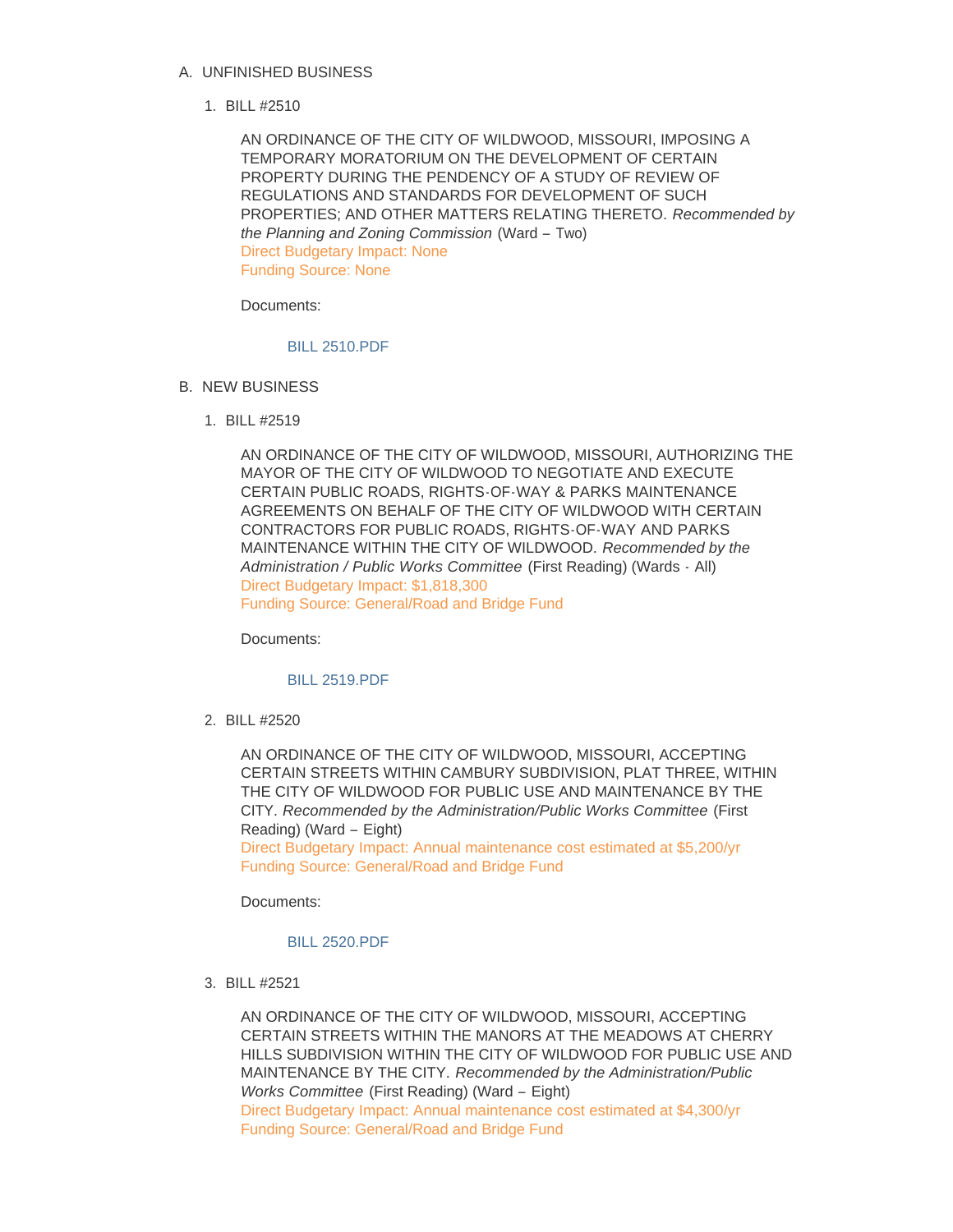Documents:

### [BILL 2521.PDF](https://www.cityofwildwood.com/AgendaCenter/ViewFile/Item/22975?fileID=28284)

BILL #2522 4.

AN ORDINANCE OF THE CITY OF WILDWOOD, MISSOURI, AUTHORIZING THE PURCHASE OF UP TO 1,000 TONS OF CLEARLANE ENHANCED DE-ICER FROM CARGILL INCORPORATED FOR WINTER SNOW REMOVAL AND DE-ICING OPERATIONS. *Recommended by the Administration/Public Works Committee* (First Reading) (Wards – All) Direct Budgetary Impact: \$93,000 Funding Source: General Fund

Documents:

### [BILL 2522.PDF](https://www.cityofwildwood.com/AgendaCenter/ViewFile/Item/22976?fileID=28285)

BILL #2523 5.

AN ORDINANCE AUTHORIZING THE ADJUSTMENT OF CERTAIN COMMON BOUNDARY LINES BETWEEN TWO (2) PARCELS OF GROUND, KNOWN AS LOTS 3 AND 4 OF THE LAFAYETTE CROSSING SUBDIVISION [PLAT BOOK 361, PAGE 39 OF ST. LOUIS COUNTY RECORDS], BOTH BEING LOCATED IN THE SOUTHEAST QUARTER OF SECTION 35, TOWNSHIP 45 NORTH, RANGE 3 EAST, OF THE 5TH PRINCIPAL MERIDIAN, CITY OF WILDWOOD, ST. LOUIS COUNTY, MISSOURI AND, MORE SPECIFICALLY, SITUATED ON THE WEST SIDE OF STATE ROUTE 109, SOUTH OF CLAYTON ROAD, AT THE TERMINUS OF KENNEDY CROSSING COURT; THEREBY EXCHANGING 345-SQUARE FEET EQUALLY BETWEEN THESE ADJOINING PROPERTIES TO CORRECT A STRUCTURE SETBACK ENCROACHMENT MATTER. *Recommended by the Department of Planning* (First Reading) (Ward – One) Direct Budgetary Impact: None Funding Source: None

Documents:

## [BILL 2523.PDF](https://www.cityofwildwood.com/AgendaCenter/ViewFile/Item/22977?fileID=28286)

BILL #2524 6.

AN ORDINANCE OF THE CITY OF WILDWOOD, MISSOURI, AUTHORIZING THE MAYOR TO NEGOTIATE AND EXECUTE A REAL ESTATE PURCHASE AND SALES AGREEMENT WITH GLENCOE COMMUNITY CHURCH OF GOD, INC., FOR THE ACQUISITION OF CERTAIN PROPERTY UNDER THE HAZARD MITIGATION GRANT PROGRAM AS ADMINISTERED BY THE MISSOURI STATE EMERGENCY MANAGEMENT AGENCY, WITHIN THE CITY OF WILDWOOD. *Recommended by the Department of Public Works* (First Reading) (Ward – Six) Direct Budgetary Impact: \$39,250 City/\$117,750 FEMA Funding Source: Capital Projects Fund

Documents:

#### [BILL 2524.PDF](https://www.cityofwildwood.com/AgendaCenter/ViewFile/Item/22978?fileID=28287)

BILL #2525 7.

AN ORDINANCE BY THE CITY COUNCIL OF THE CITY OF WILDWOOD, MISSOURI THAT AUTHORIZES THE ADDITION OF A NEW SECTION (415.610)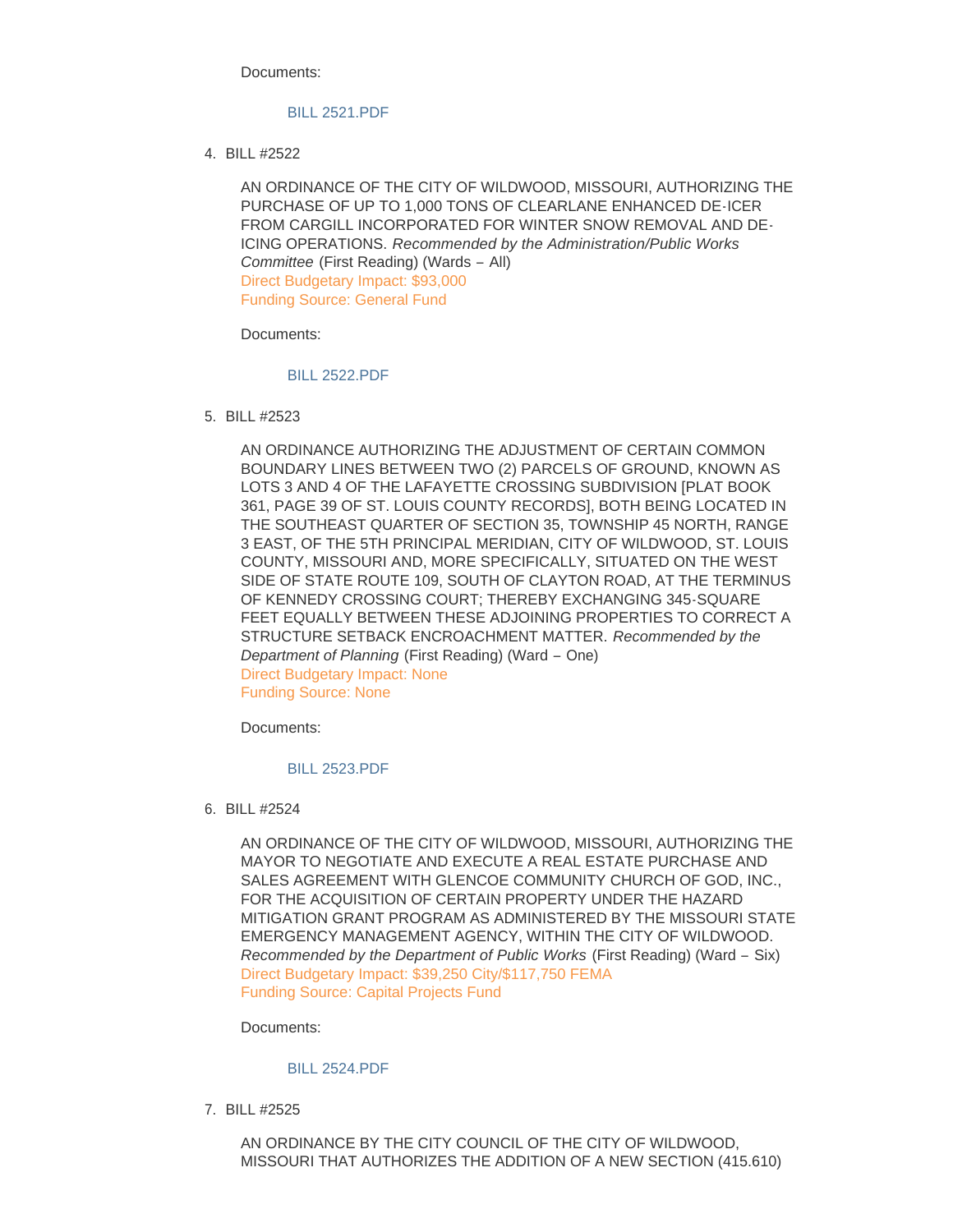TO CHAPTER 415 OF THE CODE OF ORDINANCES OF THE CITY OF WILDWOOD (Zoning Ordinance) TO ACCOMMODATE SMALL-CELL TECHNOLOGY DEPLOYMENTS IN THE CITY'S PUBLIC RIGHTS-OF-WAY AREAS AND OTHER LOCATIONS WITHIN THE CITY OF WILDWOOD, SUCH BEING CONSISTENT WITH RECENT STATE STATUTE IN THIS SAME REGARD, AND ALSO REFLECTING THE LETTER OF RECOMMENDATION OF THE PLANNING AND ZONING COMMISSION THAT IS DATED OCTOBER 21, 2019, ON THIS MATTER. *Recommended by the Planning and Zoning Commission* (First Reading) (Wards - All) Direct Budgetary Impact: None

MISSOURI THAT AUTHORIZES THE ADDITION OF A NEW SECTION (415.610)

Funding Source: None

Documents:

### [BILL 2525.PDF](https://www.cityofwildwood.com/AgendaCenter/ViewFile/Item/22979?fileID=28288)

BILL #2526 8.

AN ORDINANCE BY THE CITY COUNCIL OF THE CITY OF WILDWOOD, MISSOURI AUTHORIZING THE MAYOR OF THE CITY OF WILDWOOD, MISSOURI TO EXECUTE A CONTRACT ON BEHALF OF IT WITH HUMAN NATURE, INC. FOR ITS DEVELOPMENT OF AN ENVIRONMENTAL ANALYSIS REGARDING THE SUBJECT SIX (6) ACRE PROPERTY, A PUBLIC INPUT PROCESS TO OBTAIN RESIDENT INPUT, AND THEN A CONCEPT PLAN IDENTIFYING A DESIGN CONCEPT FOR THE SITE'S FUTURE USE, CONSISTENT WITH THE ATTACHED CONTRACT AND EXHIBITS, WHICH WAS THE RECOMMENDATION OF THE PLANNING AND PARKS COMMITTEE OF CITY COUNCIL FROM ITS OCTOBER 15, 2019 MEETING. *Recommended by the Planning and Parks Committee* (First Reading) (Ward – Eight) Direct Budgetary Impact: \$90,000 Funding Source: Capital Improvements 2019/2020

Documents:

[BILL 2526.PDF](https://www.cityofwildwood.com/AgendaCenter/ViewFile/Item/22980?fileID=28289)

BILL #2527 9.

AN ORDINANCE OF THE CITY OF WILDWOOD, MISSOURI, AUTHORIZING THE MAYOR TO NEGOTIATE AND EXECUTE A REAL ESTATE PURCHASE AND SALES AGREEMENT WITH BERNARD A. ELMER FOR THE ACQUISITION OF CERTAIN PROPERTY UNDER THE HAZARD MITIGATION GRANT PROGRAM AS ADMINISTERED BY THE MISSOURI STATE EMERGENCY MANAGEMENT AGENCY, WITHIN THE CITY OF WILDWOOD. *Recommended by the Department of Public Works* (First Reading) (Ward – Six) Direct Budgetary Impact: \$20,750 City/\$62,250 FEMA

Funding Source: Capital Projects Fund

Documents:

# [BILL 2527.PDF](https://www.cityofwildwood.com/AgendaCenter/ViewFile/Item/22981?fileID=28290)

- IX. RESOLUTIONS
	- A. RESOLUTION #2019-37

A RESOLUTION REQUESTING THE CITY OF ELLISVILLE, MISSOURI CONSIDER RELOCATING A MEDICAL MARIJUANA DISPENSARY APPROVED IN PROXIMITY TO AN ELEMENTARY SCHOOL ATTENDED BY CITY OF WILDWOOD CHILDREN.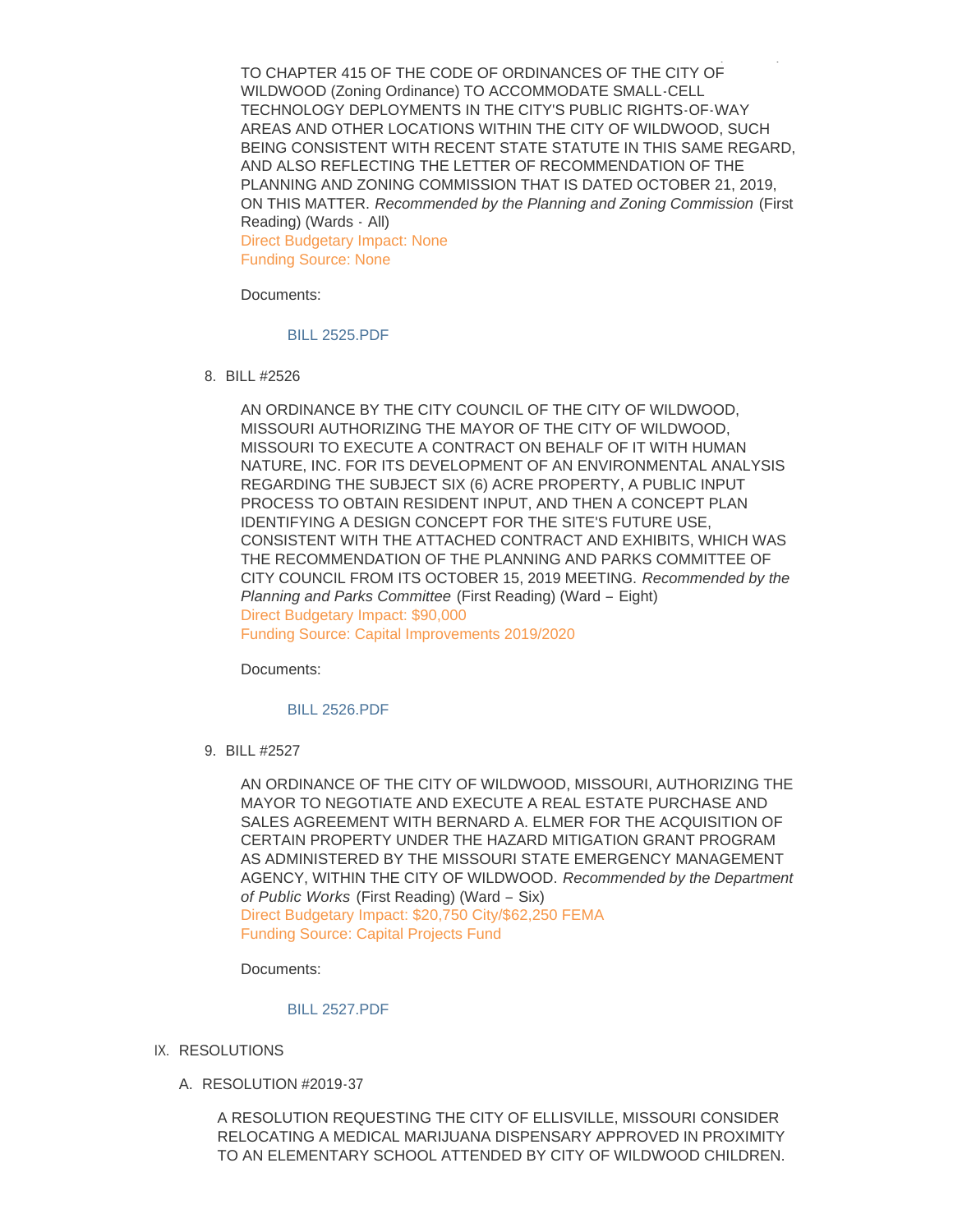*Recommended by Council Member Remy*  Direct Budgetary Impact: None Funding Source: None

Documents:

#### [RESOLUTION 2019-37.PDF](https://www.cityofwildwood.com/AgendaCenter/ViewFile/Item/22982?fileID=28298)

# X. MISCELLANEOUS

- A. Receive And File
	- 1. Receive And File Item 1

A request for the on-going operation of an existing telecommunications tower and facility authorized by P.Z. 4-98 AT&T Wireless Services, Inc.; Conditional Use Permit (CUP) in the NU Non-Urban Residence District; east side of Joe's Way, north of Valley Road; under a one (1) year renewal allowed by the existing conditions of this site-specific permit. *(Ward – Two)*

Documents:

## RECEIVE AND FILE - [RENEWAL OF CUP FOR PZ 4-98 ATT](https://www.cityofwildwood.com/AgendaCenter/ViewFile/Item/22984?fileID=28291)  WIRELESS.PDF

2. Receive And File - Item 2

An update and recommended direction regarding P.Z. 5, 5(a), and 5(b)-18 Latitude N 38, TB Realty and Development, Inc., c/o Tony Bosworth, 2642 State Route 109, Wildwood, Missouri 63040 - A request for modifications to the Town Center Regulating Plan's designations of two (2) properties that total 2.84 acres of area, which are located at the southeast corner of Eatherton Road and Crestview Drive, from their current categories as "Downtown District" to the "Neighborhood Edge District". Accompanying the aforementioned Regulating Plan modifications is a request for a change in zoning from the NU Non-Urban Residence District to the R-4 7,500 square foot Residence District (Town Center "Neighborhood Edge District"), with a Planned Residential Development Overlay District (PRD), for the same tract of land, again, being located at the southeast corner of Eatherton Road and Crestview Drive (Locator Numbers: 23V210140 and 23V210151/Street Addresses: 2442 and 2448 Eatherton Road). Proposed Use: A total of twelve (12) detached single-family dwellings, with common ground, and required public space areas. *(Ward – Eight)*

Documents:

#### RECEIVE AND FILE - [UPDATE ON PZ 5, 5A, AND 5B-18 LATITUDE](https://www.cityofwildwood.com/AgendaCenter/ViewFile/Item/22985?fileID=28292)  N38.PDF

3. Receive And File - Item 3

Update on P.Z. 15-17 Babler Farms, L.L.C., c/o Tom Roberts, 550 Laurey Lane, WIldwood, Missouri 63005 - A Conditional Use Permit (CUP) in the NU Non-Urban Residence District for a fifty-nine point nine (59.9) acre tract of land that is located at the terminus of Laurey Lane (Locator Numbers: 20X630015 an 20X630024/Street Addresses: 500 and 550 Laurey Lane). Authorized Conditional Use: An existing large water feature - lake - and associated waterfall structure - (as defined by 415.030 of the City of Wildwood's Zoning Regulations). The large water feature is three point four (3.4) acres in size. *(Ward – One)*